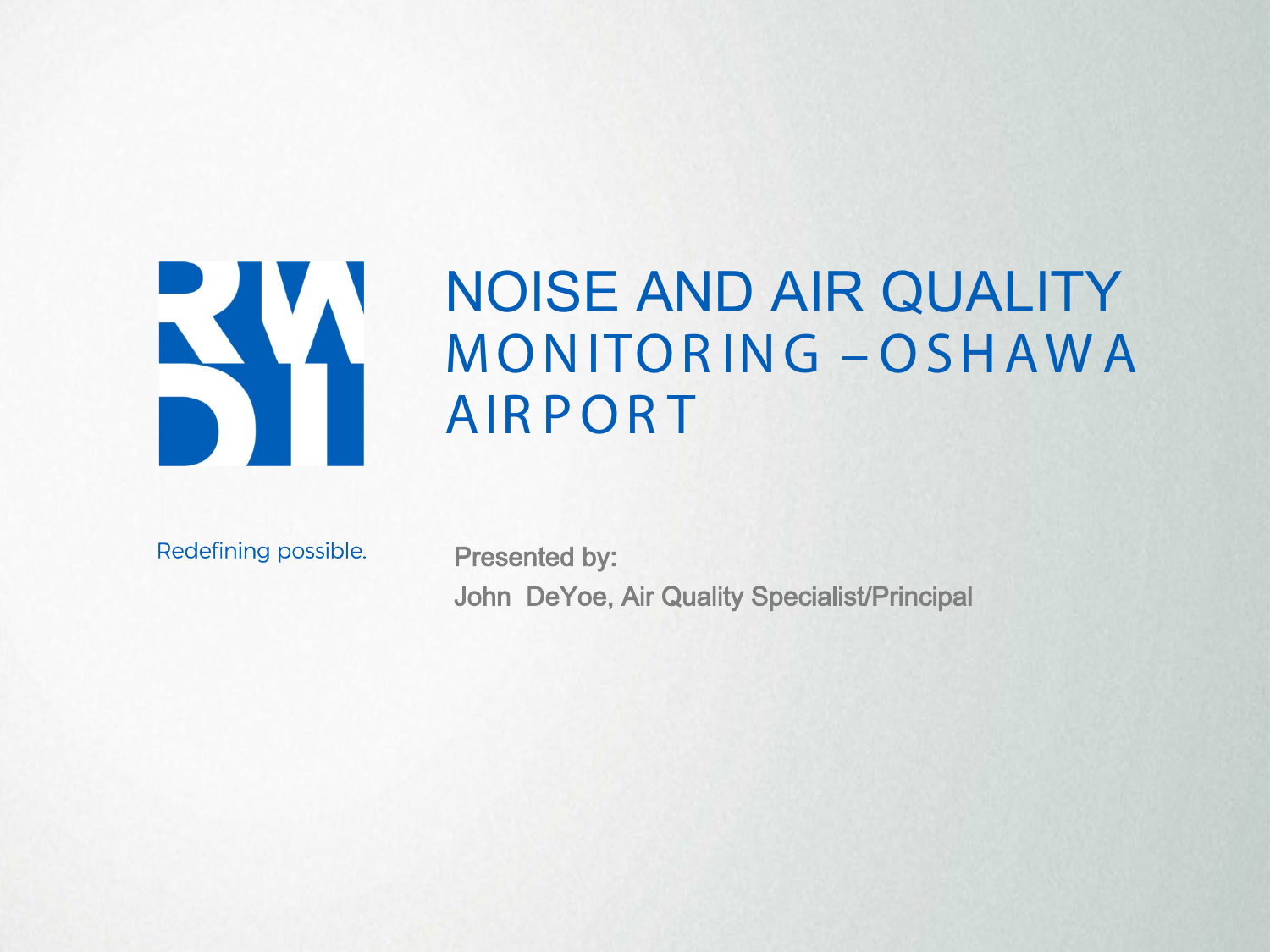### Monitoring Locations

Air Quality Stations consist of:

High Volume Air Samplers that take 24 -hour samples for suspended particulate and Lead

Passive Samplers for Nitrogen dioxide and Sulfur dioxide

Noise Stations consist of:

Bruel and Kjaer 2250 sound level meters

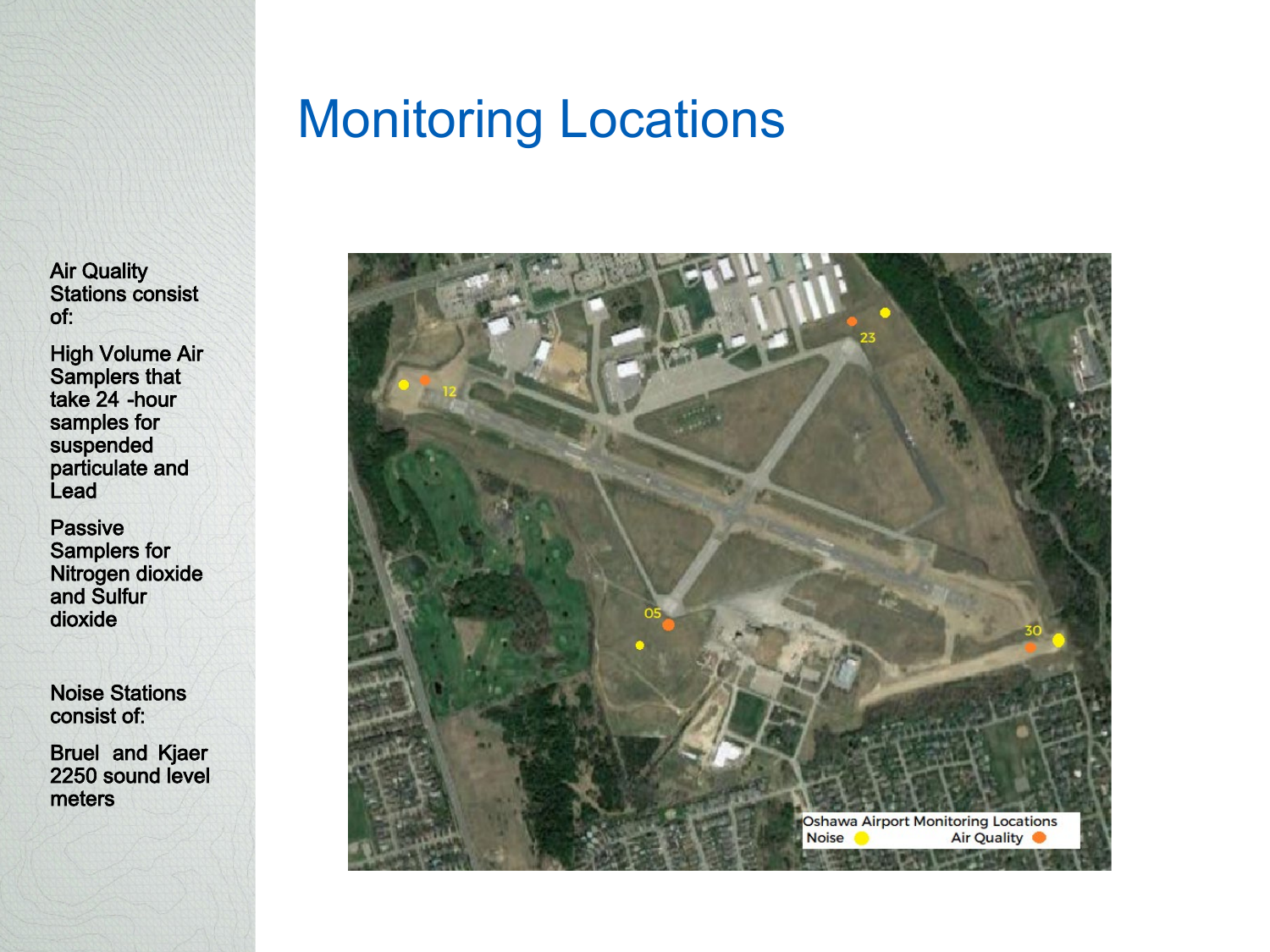# Monitoring Timeline

- The program began officially on July 6
- Full monitoring at all stations on July 16
- Particulate/Lead samples were 24 hours in duration and were take every other day
- NO2/SO2 samples were 1 -month in duration
- Particulate/ Lead Sampling ends the week of September 16
- Noise monitoring recording 1 -minute intervals continuously
- Noise monitoring is ongoing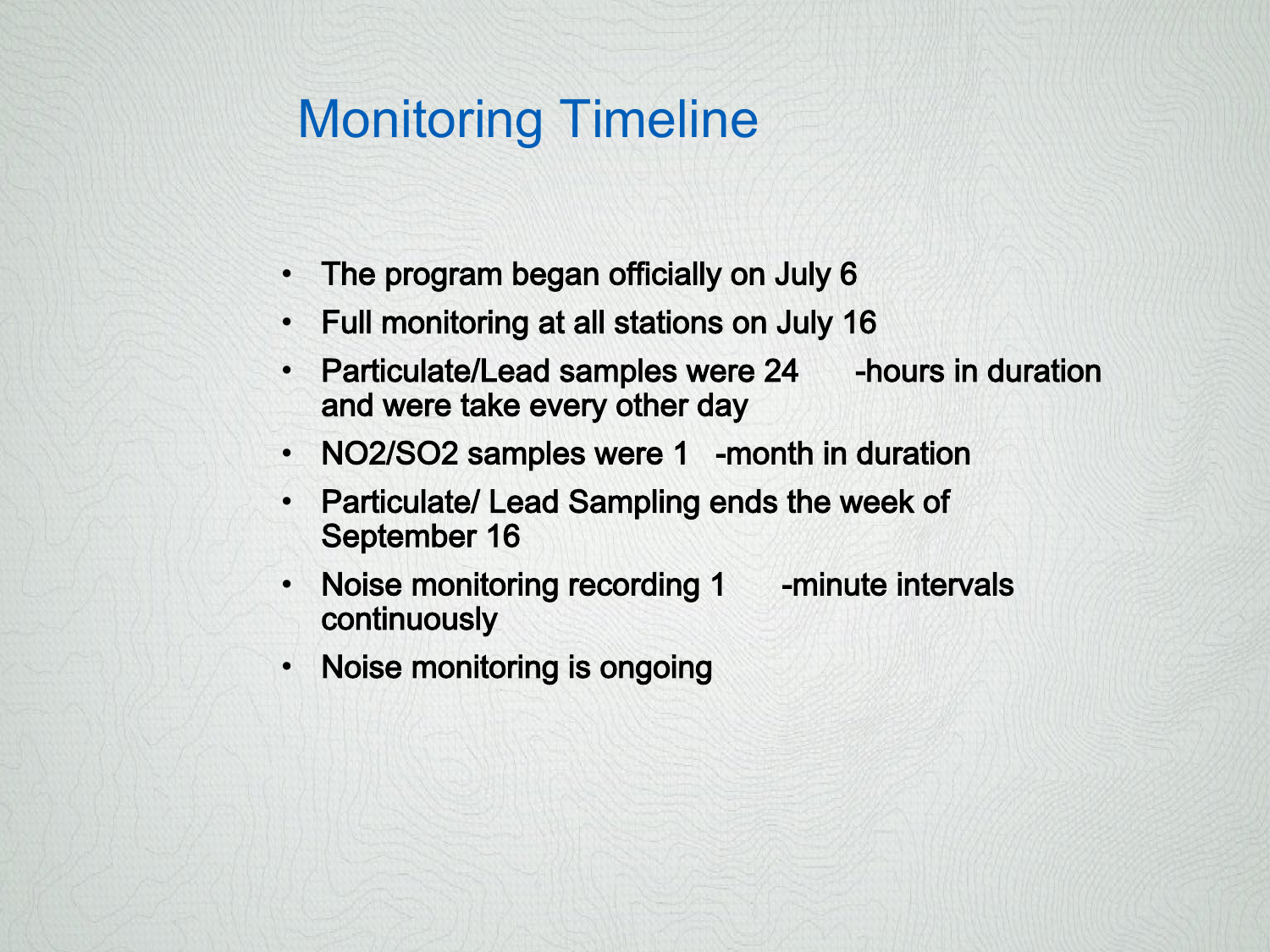## Air Quality Results

### One set of passive samples (July/August) has been Analyzed

|                            | UNITS RW 30            |     | <b>RW 12</b> | <b>RW 5</b> | <b>RW 23</b> | <b>MECP Guideline</b> |
|----------------------------|------------------------|-----|--------------|-------------|--------------|-----------------------|
| <b>Passive Monitoring</b>  |                        |     |              |             |              |                       |
| Calculated NO <sub>2</sub> | $\mu q/m^3$            | 2.9 | 2.7          | 2.3         | 2.7          | 200                   |
| <b>Calculated SO2</b>      | $\mu$ g/m <sup>3</sup> | 1.9 | 1.9          | 1.6         | 1.9          | 275                   |

#### A total of 74 samples for particulate (TSP) and Lead have been analyzed

|                                                     | <b>TSP</b> | Lead  |
|-----------------------------------------------------|------------|-------|
| Average concentration $\mu$ g/m <sup>3</sup>        | 16.9       | 0.012 |
| Maximum concentration $\mu$ g/m <sup>3</sup>        | 31.8       | 0.061 |
| MECP Criterion concentration $\mu$ g/m <sup>3</sup> | 120        | 0.5   |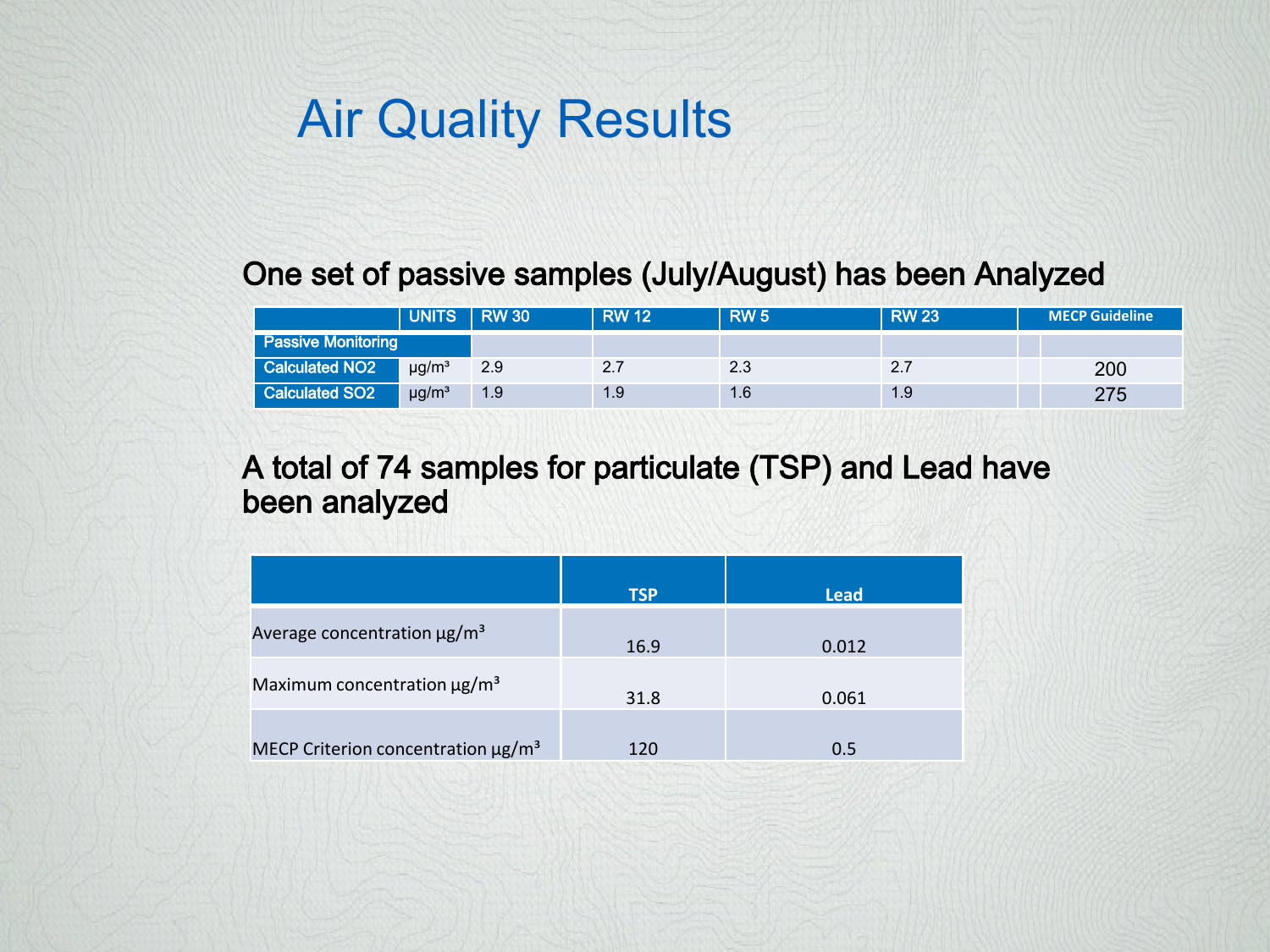### Noise Results

Analyzing noise data is an intensive process and involves a number of cross correlations. Data during periods of high winds and precipitation must be exempted. Data collection and analysis is ongoing



Typical daily noise profile for takeoff end of runway location